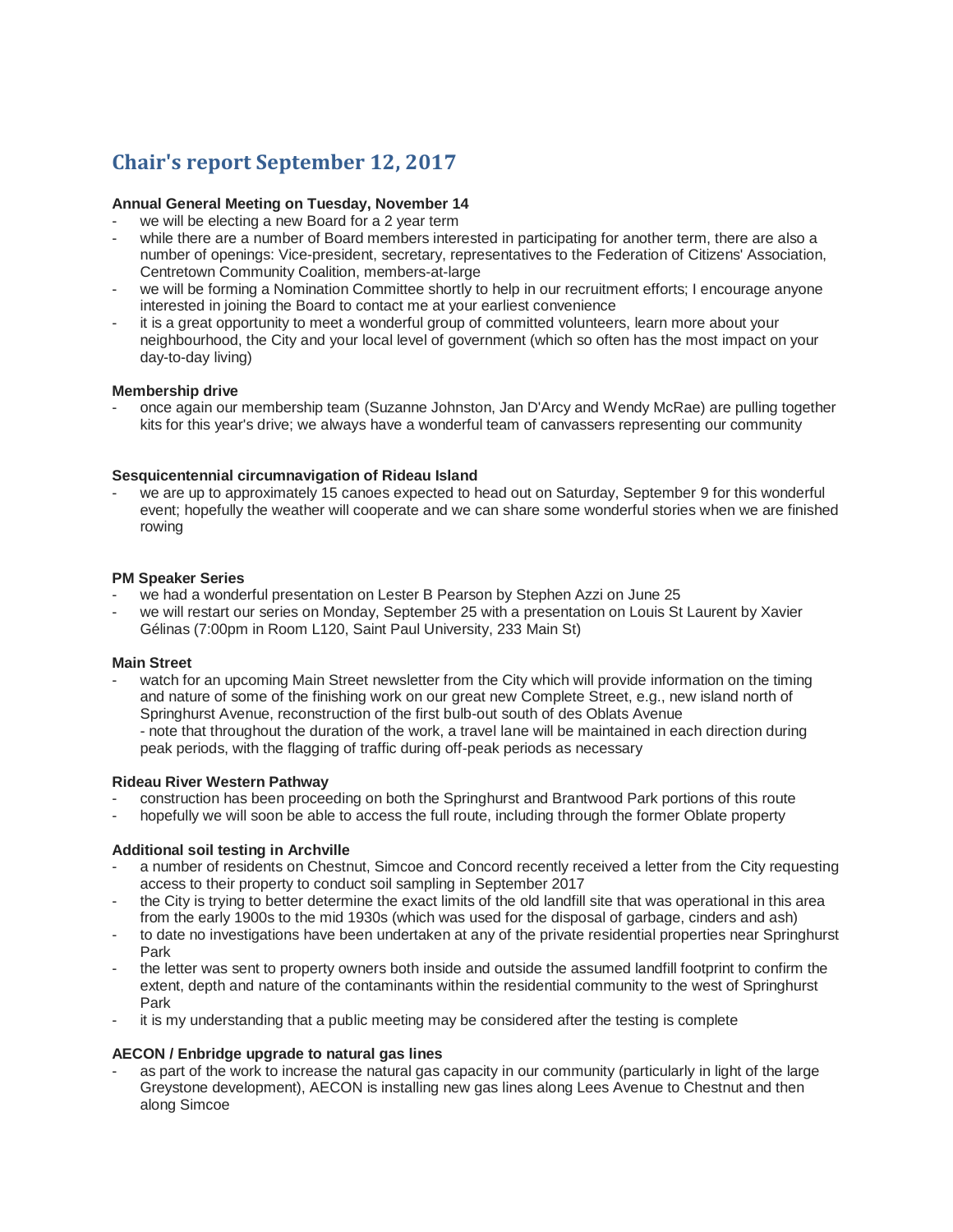## **Queensway Downtown Bridges preliminary design study**

- thanks to Tom Scott (a resident of the Archville Triangle) who continues to try to ensure that the noise and run-off issues from the current Queensway do not get ignored as studies are undertaken for planned modifications
- he recently shared the following information that he received from one of the contractors with us:
- "Although the focus of the preliminary design study is to define future bridge management plans for the Metcalfe, Elgin, Rideau Canal and Main street structures we will also be completing a review of the residential area of your neighbourhood for noise abatement. The results of the review will be presented later in the Study."

#### **Greystone Village**

- tree cutting: I received the following information about tree cutting on this site from Erin O'Connor of Regional at the end of July:
	- "I'm emailing to advise you that we've acquired another tree removal permit from the City of Ottawa to remove additional trees within Greystone site. The tree removal operation is scheduled to start on Tuesday, August 8. ... The area in which the trees will be removed are in front of the Deschâtelets building where the future back to back townhomes will be constructed fronting onto Deschâtelets Avenue. We have also been given permission to remove a few trees along the Grand Allée that have fallen down as a result of age and their very poor condition. These trees will be replaced with large similar trees as part of the heritage landscape.

In addition to this work, a handful of trees along the property of [130 Springhurst Ave.](https://maps.google.com/?q=130+Springhurst+Ave&entry=gmail&source=g), the Father's residence, have also been slated to be removed. This is because of their unlikely survival through required underground and above ground operations occurring on our property. We are coordinating with the managers of this property and have agreed to replant trees of their choosing and location within their property as compensation.

Along with tree removal, the tree contractors have also been contracted to prune the existing retained trees along the northern property's edge to create a 6m high vertical clearance on our side of the property. This is necessary to provide the needed room to construct the new road and houses along this edge. This work will be overseen by a professional arborist and care will be taken to ensure as minimal impact as possible while supporting the tree's health and structure."

- site access:

As of the end of June, access for construction has been changed to Hazel St., which has traffic lights and a controlled intersection, as Regional constructs the road and underground services for Phase 2 of its development. There had been some issues with the safe commute of pedestrians and cyclists with trucks using the Grande Allée in June; the CA therefore welcomes this change.

# **The Corners on Main**

- Domicile has indicated that their Phase 1 building should be completed in November/December with new residents expected to move in shortly after Christmas
- they have also indicated that they are getting ready to start Phase 2
- they are not yet ready to make any announcements with respect to the retail/ commercial occupants

# **Lady Evelyn playground**

- over the summer the school playground was dramatically altered by removing the previous drop in grade (approximately 6') and the removal of large trees at the base of the property
- from a Neighbourhood perspective, one of the most puzzling aspects of this construction was that there is no requirement for a school board to provide any notice to its neighbours of such a change
- as a result of quick intervention by owners of adjacent property, eventually a plan was developed to save a large maple tree bordering on the school property, but a considerable amount of stress could have been avoided by better and earlier communication of the plan
- I have wandered by the school on a number of occasions since the school ground reopened this week, and it looks like the artificial turf field in particular has been a big success with the kids

# **Springhurst Park**

the new grass & sod enjoyed the rains of the summer and thanks to Springhurst Park Action, there were new activities to try as well